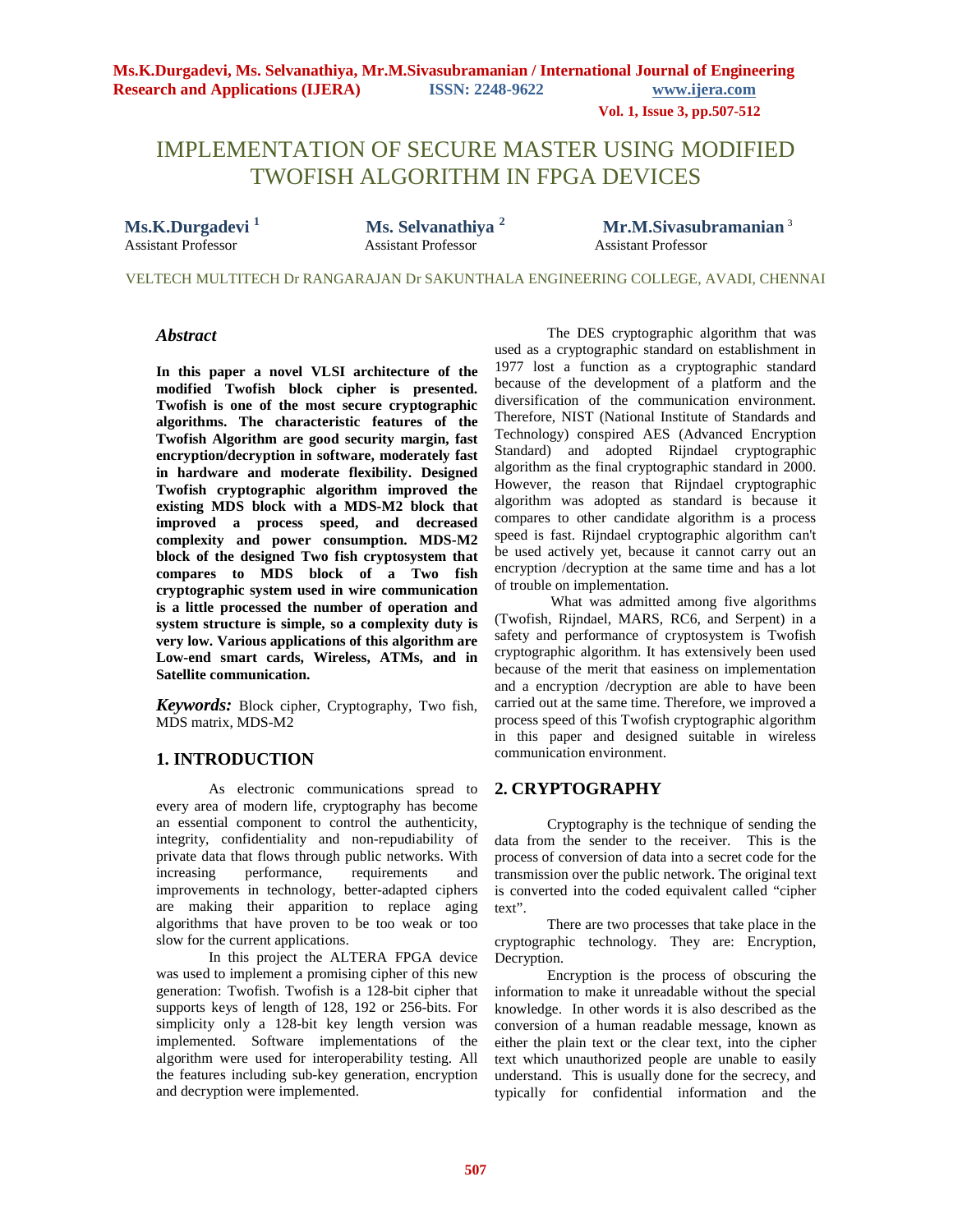# **Ms.K.Durgadevi, Ms. Selvanathiya, Mr.M.Sivasubramanian / International Journal of Engineering Research and Applications (IJERA) ISSN: 2248-9622 www.ijera.com**

communications. Encryption is also used for authentication.

The two types of encryption algorithms are 1) Symmetric Encryption 2) Asymmetric Encryption

The symmetric encryption techniques are used for the secured data transformation on the public networks. The traditional symmetric cryptographic systems are based on the idea of a shared secret. In such a system, two parties that want to communicate securely first agree in advance on a single "secret key" that allows each party to both encrypt and decrypt messages.

In an asymmetric algorithm there are two keys namely the public key and the private or secret key.

Decryption is the process of obscuring the information from the unreadable format to the readable format is known as decryption. In other words it is the conversion of cipher text to the plain text.

The key is a binary number that is typically form 40 to 256 bits in length. The greater the number of bits in the key, the more possible key combinations and the longer it would take to break the code. The data is locked or the encrypted by combining the bits mathematically with the data bits. At the receiving end, the key is used to unlock the code and restore the original data.

### **3. HARDWARE OVERVIEW**

 Field Programmable Gate Arrays (FPGAs) can be used to implement just about any hardware design. One common use is to prototype a lump of hardware that will eventually find its way into an ASIC. However, there or not it does will depend on the relative weights of development cost and production cost for a particular project. (It costs significantly more to develop an ASIC, but the cost per chip may be lower in the long run. The cost tradeoff involves expected number of chips to be produced and the expected likelihood of hardware bugs and /or changes. This makes for a rather complicated cost analysis, to say the least).

The development of the FPGA was distinct from the PLD/CPLD evolution just described. This is apparent when you look at the structures inside. There are three key parts of its structure: logic blocks, interconnect, and I/O blocks. The I/O blocks form a ring around the outer edge of the part. Each of these provides individually selectable input, output, or bi – directional to one of the general – purpose I/O pins on the exterior of the FPGA package. Inside the ring of I/O blocks lies a rectangular array of logic blocks. And connecting logic blocks to logic blocks and I/O blocks to logic blocks is the programmable interconnect wiring.

#### **Vol. 1, Issue 3, pp.507-512**

The logic blocks within an FPGA can be as small and simple as the macro cells in a PLD (a so – called fine grained architecture) or larger and more complex (coarse grained). However, they are never as large as an entire PLD, as the logic blocks of a CPLD are. Remember that the logic blocks of a CPLD contain multiple macro cells. But the logic blocks in an FPGA are generally nothing more than a couple of logic gates or a look – up table and a flip – flop.

Because of all the extra flip- flops, the architecture of an FPGA is much more flexible than that of a CPLD. This makes FPGAs better in register – heavy and pipelined applications. They are also often used in place of a processor plus software solution, particularly where the processing of input data streams must be performed at a very fast pace. In addition, FPGAs are usually denser (more gates in a given area) and cost less than their CPLD cousins, so they are the de facto choice for larger logic designs.

# **4. TWOFISH CRYPTOGRAPHIC ALGORITHM**

Twofish cryptographic algorithm is a 128 bits block cipher that accepts a variable-length key up to 256 bits. Figure1 shows basic structure of Twofish cryptographic algorithm. Twofish cryptographic algorithm includes a whitening process of input / output and is similar to Feistel network structure of 16 rounds except that output of a f- function is circulated through 1 bit.

128 bits plaintext is divided into four words of each 32 bits using little-endian convention. And, each word passes through input whitening process that is exclusive ORed four units of 32 bits subkey and 128 bits plaintext. Two words of the left side is used as inputs of two g- function inside the F- function in each round. One input word is inputted passes through 8 bits left circulation. A g- function is composed MDS matrix multiplier and S-box to be subordinate to four 8-by-8 bit key-value. Outputs of two g- function combined to use PHT (Pseudo-Hadamard Transform), and two subkeys are added by modulo-2 addition. Two outputs of the F function exchange a position for the following round. The results of the last round exchange a position again after  $16<sup>th</sup>$  Round. And, it creates a cypertext of 128 bits with the little-endian convention which passes through output of whitening and applied to 128 bits plaintext. A decryption process carry out inversely the process that an order of subkeys applied in an encryption process and an output of a F- function become exclusive-ORed with right two words.

4-by-4 byte MDS matrix multiplication in gfunction is used as an important spread mechanism of the Twofish cryptographic algorithm, and a primitive polynomial is same as the equation (1).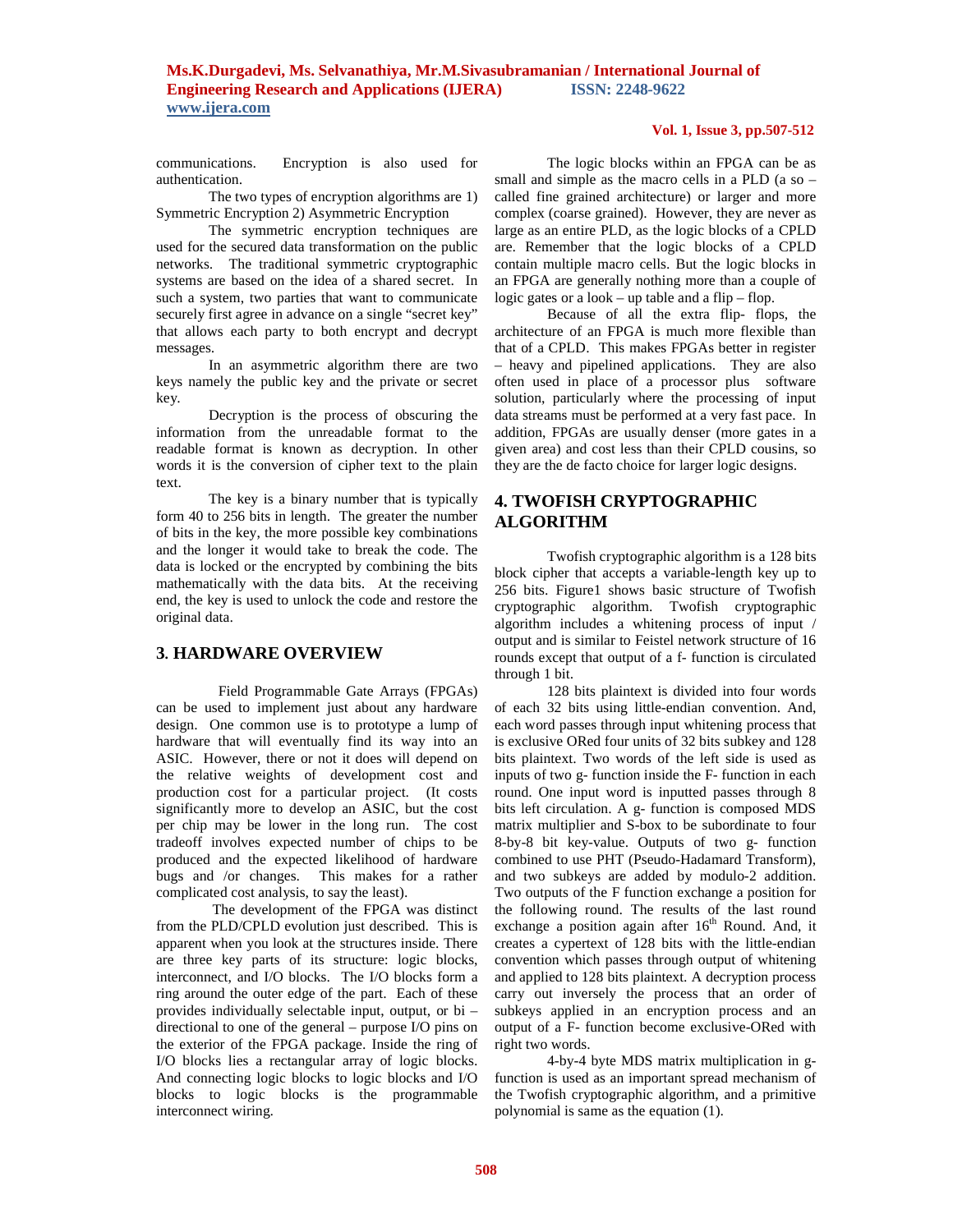$$
g(x) = x8 + x6 + x5 + x3 + x + 1
$$
 (1)

The key generation module is used to generate the forty K-subkeys needed by the algorithm. It takes for input even and odd numbers ranging from 0 to 39 and is dependent upon the global user supplied key. As one might notice, it uses the same building blocks as the F-function mentioned earlier. This is important as it allows the use of the same function for both key generation and encryption, thus reducing the hardware required to implement this algorithm.





There is another set of subkeys used in the Algorithm: the S-subkeys. These are computed by means of multiplying an appropriate part of the global key with an RS matrix described in the following section. An important issue regarding the latter is that they are computed once for a particular global key, and stay fixed during the entire encryption and decryption process.

# **5. DESIGN AND IMPLEMENTATION** *A. Design Decisions*

The Modified Twofish structure offers a great deal of flexibility in terms of space versus speed

#### **Vol. 1, Issue 3, pp.507-512**

tradeoffs. We decided to go for a minimum hardware implementation of the algorithm with hopes of fitting the circuit on an Altera FPGA.

In order to do so, some design decisions had to be made. It was decided that only one h-function, instead of two, would be used for computing the Ksubkeys and the encrypted data.

The second design decision regarded the computation of the K-subkeys. The two choices available were to either pre-compute the K-subkeys or store them in a RAM memory (full keying) or to compute the K subkeys on the fly as needed (zero keying). It was decided that zero keying best suited our first design choice as the RAM needed would consume too much space on the FPGA we aimed at using.

### *B. Building Blocks 1) Q-Permutations*

The Q-Permutation is at the core of the design of Twofish. The permutation is executed on a byte of input, which is split in two before being rotated and modified along different paths. The most important operations of the permutation are executed with four lookup tables labeled t0, t1, t2 and t3.

Each lookup table takes 4 bits of input and produces a 4-bit value. Each lookup table thus has 16 entries of 4 bits. There are four lookup tables per q– permutation and two different q-permutations, q0 and q1, each with its set of lookup table. The lookup table could have been programmed in to ROM.

#### *2) S-Boxes*

The S-Box operates on a 32-bit word. Each byte of the word passes through three Q-Permutations. The output of each bank of q- permutations is then recombined into a word and XOR-ed with a 32-bit value. These two values are derived from the key material and Twofish's s-boxes are thus referred to as "key-dependent" s-boxes.

#### *3) Maximum Distance Separable Matrix*

|  |  | $\begin{pmatrix} z_0 \\ z_1 \\ z_2 \\ z_3 \end{pmatrix} = \begin{pmatrix} 01 & EF & SB & SB \\ SB & EF & EF & 01 \\ EF & SB & 01 & EF \\ EF & 01 & EF & SB \end{pmatrix} \cdot \begin{pmatrix} y_0 \\ y_1 \\ y_2 \\ y_3 \end{pmatrix}$ |
|--|--|----------------------------------------------------------------------------------------------------------------------------------------------------------------------------------------------------------------------------------------|
|  |  |                                                                                                                                                                                                                                        |
|  |  |                                                                                                                                                                                                                                        |

The Maximum Distance Separable (MDS) Matrix is a 4x4 matrix of bytes that multiplies a vector of four bytes. Multiplications are carried out in the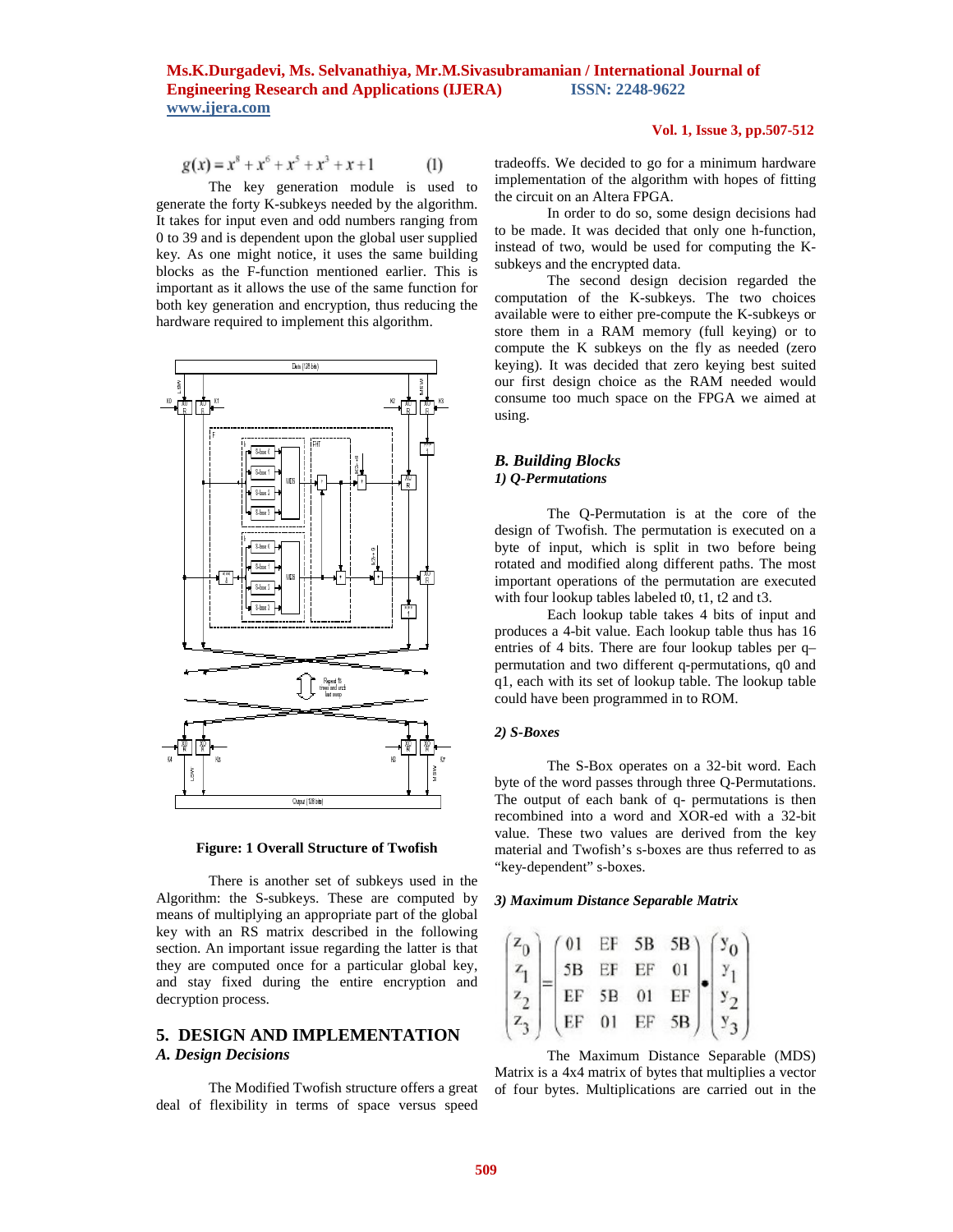# **Ms.K.Durgadevi, Ms. Selvanathiya, Mr.M.Sivasubramanian / International Journal of Engineering Research and Applications (IJERA) ISSN: 2248-9622 www.ijera.com**

#### **Vol. 1, Issue 3, pp.507-512**

Galois Field GF (2^8) with the primitive polynomial  $x^8 + x^6 + x^5 + x^3 + 1$ .

Each byte is converted into a polynomial in which each power  $p$  of x is present only if the  $p$ -th bit is 1. A multiplication in GF amounts to a multiplication of polynomials followed by a division by the primitive polynomial. The result is converted back to a bit vector by setting a bit to 0 if the corresponding power of x has an odd coefficient and 1 otherwise (modulo 2 division).

In this case the computations are fairly straightforward since there are only three coefficients: 0x01, 0xEF and 0x5B. The result of a multiplication can be reduced to a series of XOR's for each bit of the output. For example, multiplying '*a'* by 5B results in byte '*b'*:

 $b0 = a2$  xor  $a0$  $b1 = a3$  xor a1 xor a0

 $b7 = a7$  xor a1

…

#### *4) Reed-Solomon Matrix*

$$
RS = \left(\begin{array}{cccc} 01 & A4 & 55 & 87 & 5A & 58 & DB & 9E \\ A4 & 56 & 82 & F3 & 1E & C6 & 68 & E5 \\ 02 & A1 & FC & C1 & 47 & AE & 3D & 19 \\ A4 & 55 & 87 & 5A & 58 & DB & 9E & 03 \end{array}\right)
$$

The Reed-Solomon (RS) matrix is similar to the MDS matrix. In this case the multiplication is executed between an 8x4 matrix and a vector of 8 bytes. The computations are done in GF  $(2^{\wedge}8)$  with a different prime polynomial:  $x^8 + x^6 + x^3 + x^2 + 1$ .

Unlike the MDS matrix, the RS matrix has a large number of different multiplicands. In order to minimize the resources used, a series of XOR's was derived for each of the 23 multiplicands to give equations similar to those seen in the MDS matrix.

These equations were not given and had to be derived. This was done by first computing a general equation for the multiplication of two polynomials in GF  $(2^8)$ . The equation was then used to compute each 23 cases. Once well understood the process was used with a minimum risk of error by inserting the constants into the derived equations using a text editor.

#### *5) Operation Selector*



**Figure 2: Building Block for Operation Selection**

Twofish is a very symmetric algorithm. Encryption and decryption can be executed with almost all the same pieces of hardware. The first difference is that the sub-keys must be used in reverse order. The second difference is at the output stage of the round.

The output stage consists of a rotation and an XOR. The output stages are mirrors of each other and can thus be constructed by implementing each path

# **6. MDS-M2 FOR PROCESS SPEED DEVELOPMENT**

When MDS block is implemented in Twofish cryptographic algorithm, it takes the most a lot of process time. MDS block is existing in a F- function and must carry out multiplication operation like the equation (2). According to bottleneck phenomenon occurs owing to the multiplication operation in a MDS block which is important block in Twofish cryptographic algorithm, it takes a lot of process time.

We used MDS-M2 (Maximum distance separable modulo-2) in order to control an increase of process time by this multiplication operation in this paper and reduced data process time.

We transformed MDS algorithm of the equation (2) into the equation (3).

$$
Y_0 = 01 \cdot X_0 + EF \cdot X_1 + 5B \cdot X_2 + 5B \cdot X_3
$$
  
\n
$$
Y_1 = 5B \cdot X_0 + EF \cdot X_1 + EF \cdot X_2 + 01 \cdot X_3
$$
  
\n
$$
Y_2 = EF \cdot X_0 + 5B \cdot X_1 + 01 \cdot X_2 + EF \cdot X_3
$$
  
\n
$$
Y_3 = EF \cdot X_0 + 01 \cdot X_1 + EF \cdot X_2 + 5B \cdot X_3
$$

Because a result value of operation becomes selfitself, we omitted operation in equation (3). So, it is same as the equation (4).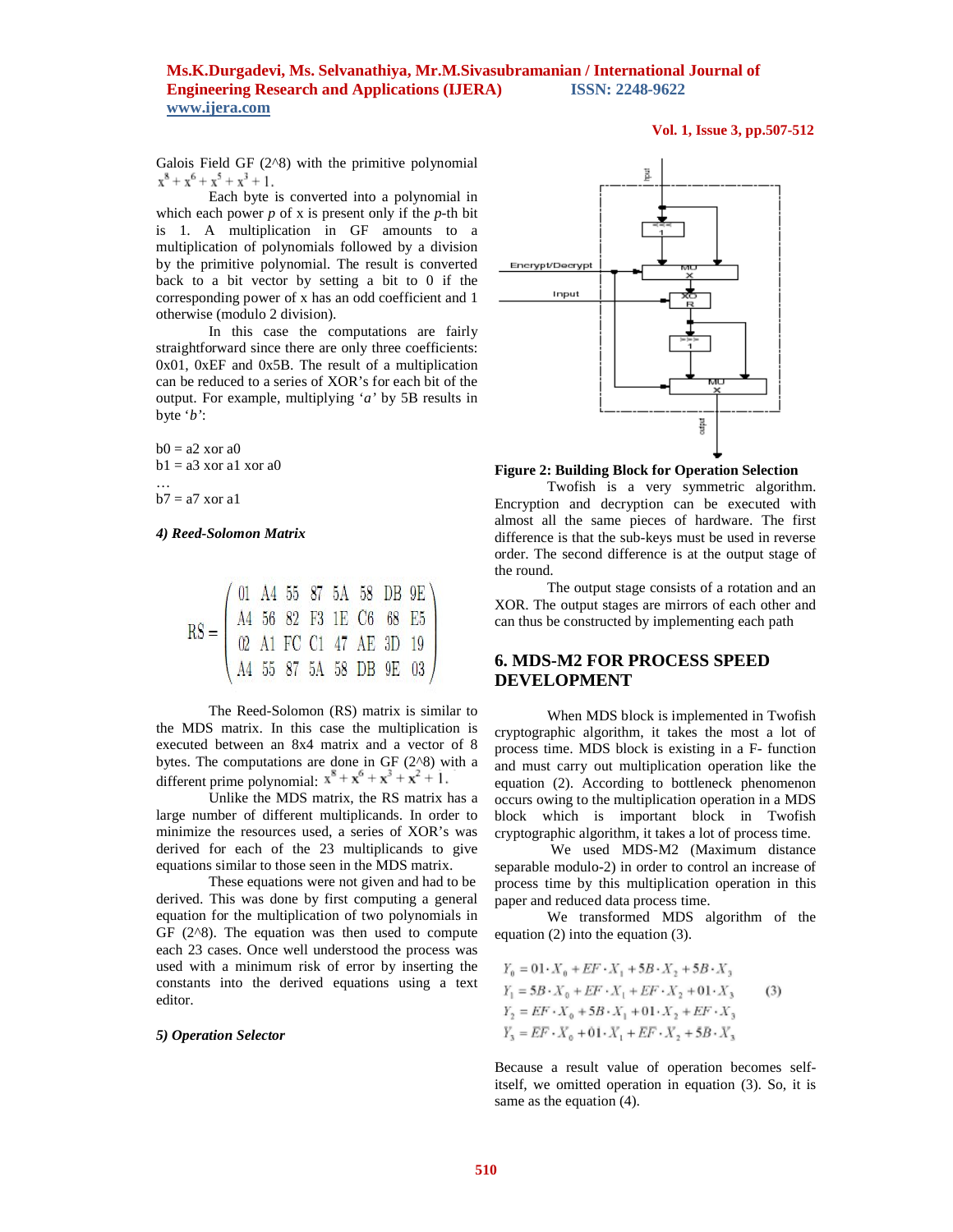$$
Y_0 = EF \cdot X_1 + 5B \cdot X_2 + 5B \cdot X_3
$$
  
\n
$$
Y_1 = 5B \cdot X_0 + EF \cdot X_1 + EF \cdot X_2
$$
  
\n
$$
Y_2 = EF \cdot X_0 + 5B \cdot X_1 + EF \cdot X_3
$$
  
\n
$$
Y_3 = EF \cdot X_0 + EF \cdot X_2 + 5B \cdot X_3
$$
  
\n(4)

If we unfold to use modulo-2 for Ox5B and OxEF of MDS, it can express like equation (5) and (6).

$$
y_7 = x_7 \oplus x_1
$$
  
\n
$$
y_6 = x_6 \oplus x_0
$$
  
\n
$$
y_5 = x_7 \oplus x_5 \oplus x_1
$$
  
\n
$$
y_4 = x_6 \oplus x_4 \oplus x_1 \oplus x_0
$$
  
\n
$$
y_3 = x_5 \oplus x_3 \oplus x_0
$$
  
\n
$$
y_2 = x_4 \oplus x_2 \oplus x_1
$$
  
\n
$$
y_1 = x_3 \oplus x_1 \oplus x_0
$$
  
\n
$$
y_0 = x_2 \oplus x_0
$$
  
\n
$$
y_7 = x_7 \oplus x_1
$$
  
\n
$$
y_6 = x_7 \oplus x_6
$$
  
\n
$$
y_5 = x_7 \oplus x_6 \oplus x_5 \oplus x_1
$$
  
\n
$$
y_4 = x_6 \oplus x_5 \oplus x_4 \oplus x_1
$$
  
\n
$$
y_3 = x_5 \oplus x_4 \oplus x_3 \oplus x_0
$$
  
\n
$$
y_2 = x_4 \oplus x_3 \oplus x_2 \oplus x_1
$$
  
\n
$$
y_1 = x_3 \oplus x_2 \oplus x_1 \oplus x_0
$$
  
\n
$$
y_0 = x_2 \oplus x_1 \oplus x_0
$$

A multiplication operation using module-2 is easily solved like the equation (5) and (6). If it combines equation (5) and (6) with one equation, it is same as the equation (7). The 'a' means Ox5B term and 'b' means OxEF term.

$$
y_{7a} = y_{7b} = x_7 \oplus x_1
$$
  
\n
$$
y_{6a} = x_6 \oplus x_0
$$
  
\n
$$
y_{5a} = x_{7a} \oplus x_5
$$
  
\n
$$
y_{5a} = x_{7a} \oplus x_5
$$
  
\n
$$
y_{4a} = x_{6a} \oplus x_4 \oplus x_1
$$
  
\n
$$
y_{3b} = y_{6b} \oplus x_5 \oplus x_1
$$
  
\n
$$
y_{4b} = y_{4a} \oplus x_5
$$
  
\n
$$
y_{4b} = y_{4a} \oplus x_5
$$
  
\n
$$
y_{3b} = y_{5a} \oplus x_4
$$
  
\n
$$
y_{3b} = y_{5a} \oplus x_4
$$
  
\n
$$
y_{3b} = y_{5a} \oplus x_4
$$
  
\n
$$
y_{3b} = y_{5a} \oplus x_4
$$
  
\n
$$
y_{3b} = x_5 \oplus x_4
$$
  
\n
$$
y_{3b} = y_{5a} \oplus x_4
$$
  
\n
$$
y_{3b} = x_3 \oplus x_1
$$
  
\n
$$
y_{3b} = y_{5a} \oplus x_4
$$
  
\n
$$
y_{3b} = y_{5a} \oplus x_4
$$
  
\n
$$
y_{3b} = y_{5a} \oplus x_4
$$
  
\n
$$
y_{6b} = y_{6a} \oplus x_1
$$

If the equation (7) transforms into the equation to correspond to least term, it is same as the equation (8).

$$
MDS(x_i, y_{ia}, y_{ib}) \quad i = 0, ..., 7 \quad (8)
$$

### **Vol. 1, Issue 3, pp.507-512**

i has range between 0 and 7 in equation (8). The equation (8) is the final function for multiplication operation about MDS. If it fixes with look-up table, it has decreased stage operation and decreases total process time than the existing MDS.

# **7. CONCLUSION**

A standard of the cryptosystem that is suitable for wireless communication environment is a process speed. Therefore, the Rijndael cryptographic algorithm that is the most suitable cryptographic algorithm in AES standard, but it is hard to popularize because of disadvantages that can't carry out encryption / decryption concurrently and has other weak.

If Twofish cryptosystem compares to Rijndael cryptosystem, its speed drops a bit than Rijndael. Therefore, we designed MDS-M2 which can carry out encryption/ decryption concurrently and can improve a speed of the Twofish cryptosystem that implementation was easy. Twofish Cryptosystem algorithm by the simulation results confirmed a performance improvement of 11% than the existing Twofish cryptographic algorithm.

Therefore, we considered the security system that the Twofish cryptographic system that used an improved MDS-M2 block is very suitable for wireless communication environment.

### **REFERENCES**

1. Bruce Schneier, Applied Cryptography, 2nd Edition, John Wiley & Sons, 1996.

2. Bruce Schneier, John Kelsey, Doug Whiting, David Wagner, Chris Hall, Niels Ferguson. Twofish: A 128- Bit Block Cipher, 1998.

3. Pawel Chodowice, Kris Gaj, "Implementation of the Twofish Cipher Using FPGA Devices", Technical Report, George Mason University, 1999.

4. Yeong-Kang Lai, Liang-Gee Chen, Jian-Yi Lai, "VLSI architecture design and implementation for twofish block cipher" IEEE International Symposium on Circuits And Systems, Vol.2, pp 356-359, 2002

5. William Stallings, "Cryptography and Network Security: Principles and Practice" Published by Prentice Hall, Edition 2006

6. Swinder Kaur, Prof. Renu Vig "Efficient implementation of AES algorithm in FPGA device" International conference on computational intelligence and multimedia applications, pp 179-187, May 2007